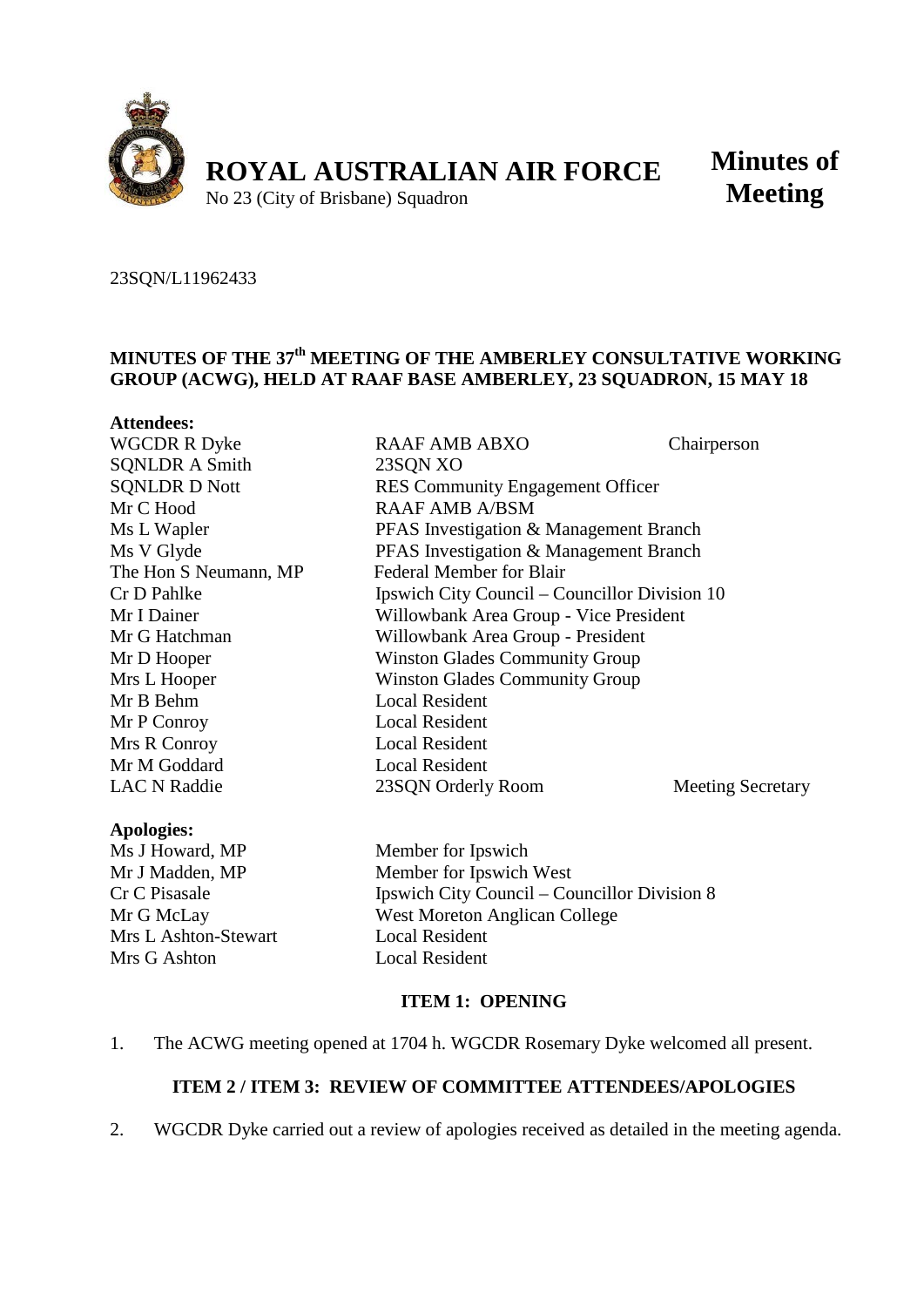## **ITEM 4: CONFIRMATION OF THE PREVIOUS MEETING'S MINUTES**

3. All attendees acknowledged that they had received and read the previous meeting's minutes. No issues or concerns were raised with the previous minutes and they were unanimously accepted.

# **ITEM 5: PFAS INVESTIGATION PROJECT – PROGRESS UPDATE**

4. Ms Virginia Glyde introduced herself and Ms Leslie Wapler as the representatives for the PFAS Investigation and Management Team, whilst also offering the project hotline number as a method of answering one on one questions as to what stage the investigation is currently at.

5. Ms Wapler then advised that the initial sampling part of the project is now complete, and reporting is underway. Initial results of that sampling had in fact already been delivered to property owners near Amberley, the contents of which confirmed that they are now entering the next stage of the process, which is the Human Health Risk Assessment.

6. The Human Health Risk Assessment will show the potential exposure pathways for PFAS, looking particularly at consumption of produce such as eggs or plants that were grown or produced in the PFAS affected area. This plan for the latest phase is now in the review phase, but sampling activity had already begun.

7. Other aspects yet to begin are the Ecological Risk Assessment, which looks at potential impacts on eco systems.

8. Reporting for projects already complete or underway are hoped to be available in August – September, although there is some flexibility in this due to a range of variable factors.

9. Finally, the hotline was reiterated, and thanks were given to those directly involved in making access to land available to the sampling teams. Questions were fielded.

10. George Hatchman questioned whether the permeability of the local soil was considered during the research. Ms Wapler confirmed it was and will indeed be a part of the final publicly available report, which will be both in-depth scientifically whilst also being accessible to those not scientifically inclined.

11. Peter Conroy expanded on this question as to the effect of recent and historical flood events on the survey. Ms Wapler confirmed that all recent flood events were considered.

12. The PFAS team made their apologies and left the meeting at 1712 h.

# **ITEM 6: BUSINESS ARISING FROM THE PREVIOUS MEETING**

## **Cunningham Highway Upgrade**

13. The Honourable Shayne Neumann, Federal Member for Blair, provided an update on the financial position of the upgrade. Labour announced that \$170 million dollars was promised towards the upgrade if they won the next election, which would be for the stretch from Yamanto to Ebenezer Creek and this was matched by the current Government, giving the project bi-partisan commitment. Of note, funding is to be split between this project and the Darra to Rocklea project. The project now lies in the hands of the State Government who need to match the Federal Government's commitment.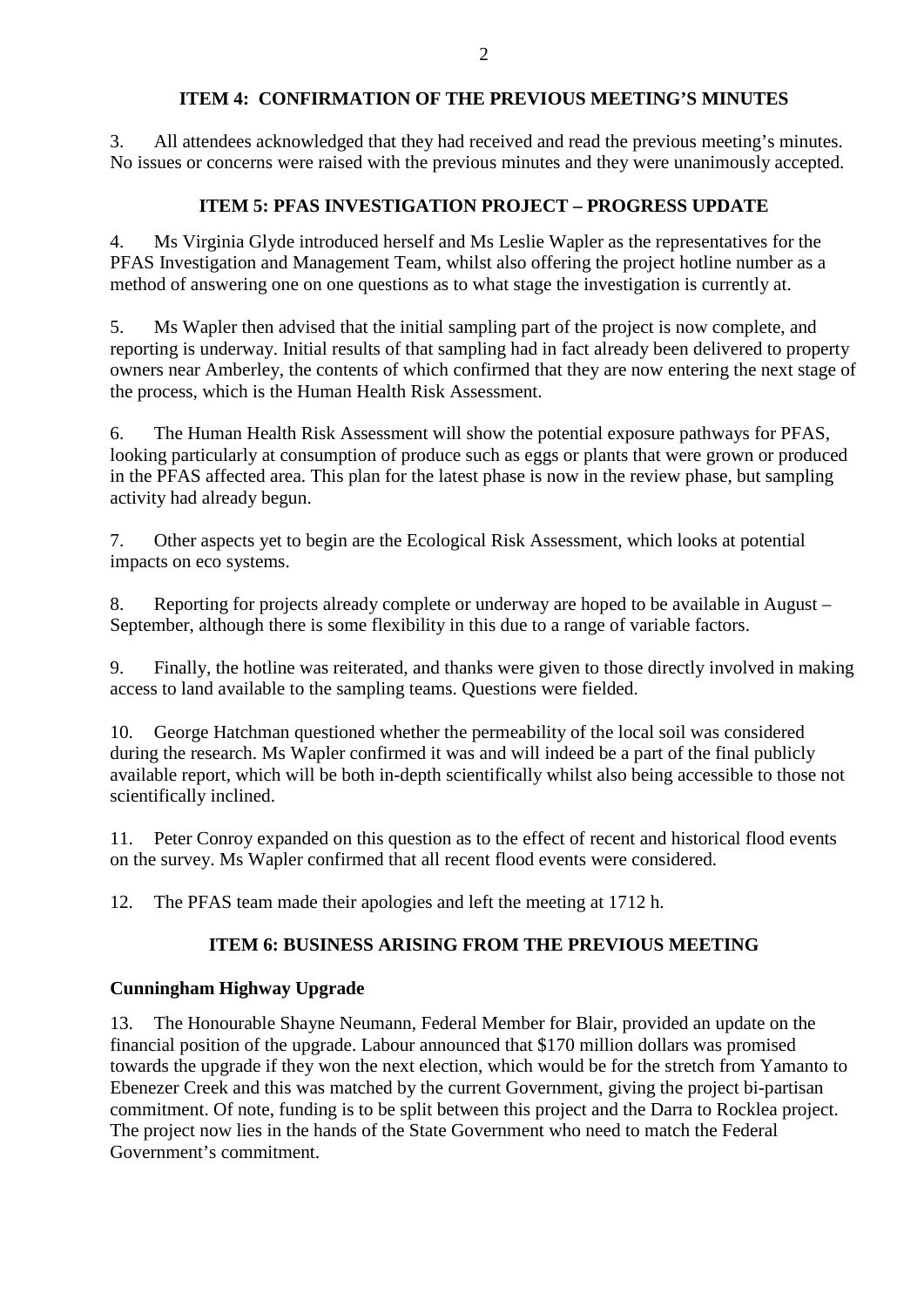14. If all parties make funding commitments, the business case will be assessed, and preparatory work will begin in the next year or two. Of note, the project is not in the State Government's budget, which means the decision will not be made until the next State budget cycle.

15. Mr Neumann gave credit to both sides of Government in seeing the benefit of the project.

16. Finally, note was made of the fact that the Shadow Minister for Defence, Richard Marles MP, will be visiting the region in the coming days, whereby he will get a briefing of what's happening on the base by Mr Neumann.

17. Mr Neumann then gave public tribute to the Willowbank Action Group (WAG) and commended them on their incessant and strong advocacy for the highway upgrade. George Hatchman thanked the Member for his comments.

18. Cr Pahlke reiterated that the upgrade could still be five years away and Mr Neumann confirmed that the money would most likely come in several stages as and when the business cases were updated, since this type of infrastructure project takes time to get underway.

19. George Hatchman put it on record and thanked Ian Dainer for penning the original letters that started the effort for the upgrade.

20. WGCDR Dyke confirmed that road count statistics were still required, as per the last meeting's minutes.

21. Cr Pahlke acknowledged this and added that these statistics are being affected by ongoing applications such as the Mt Walker Quarry and Lantrak, which could add 150 semi-trailers a day to the data being sought.

## **Timings of Earth Vibrations**

22. WGCDR Dyke introduced this item and SQNLDR Smith directed the discussion at Mr Behm, who confirmed that the issue was one of vibrations being felt and not heard. SQNLDR Smith discussed the timing of events that were given by Mr Behm and confirmed that only one of the occasions of the vibrations coincided with the engine test cell running. Mr Behm confirmed that the engine test cell was only contributing background noise and not vibrations. Indeed, it was suggested that the likely cause of the vibrations were the compactors working on the hardstand. SQNLDR Smith requested ongoing timing updates from Mr Behm to pinpoint the source of the vibrations.

23. The additional noise of aircraft and equipment from Operation ATLAS (Commonwealth Games) was discussed and it was agreed it certainly added to recent noise.

24. A short discussion took place as to whether the local mines could be adding to these vibrations, but this was dismissed since they only use explosives around midday.

#### **Date of First ACWG Meeting**

25. WGCDR Dyke moved to a previous item (Paragraph 45 of the  $36<sup>th</sup>$  Meeting) which discussed when the first meeting had occurred for the ACWG. This was identified as 16 Apr 2009.

26. Cr Pahlke commented on how long the meetings had been running and started a discussion about what the ACWG stood for and what were the Terms of Reference. The question was put to the meeting. Discussion initially centred around the early meetings' minutes and some of the initial agreements such as availability of minutes and timings of meetings. Ian Dainer suggested that the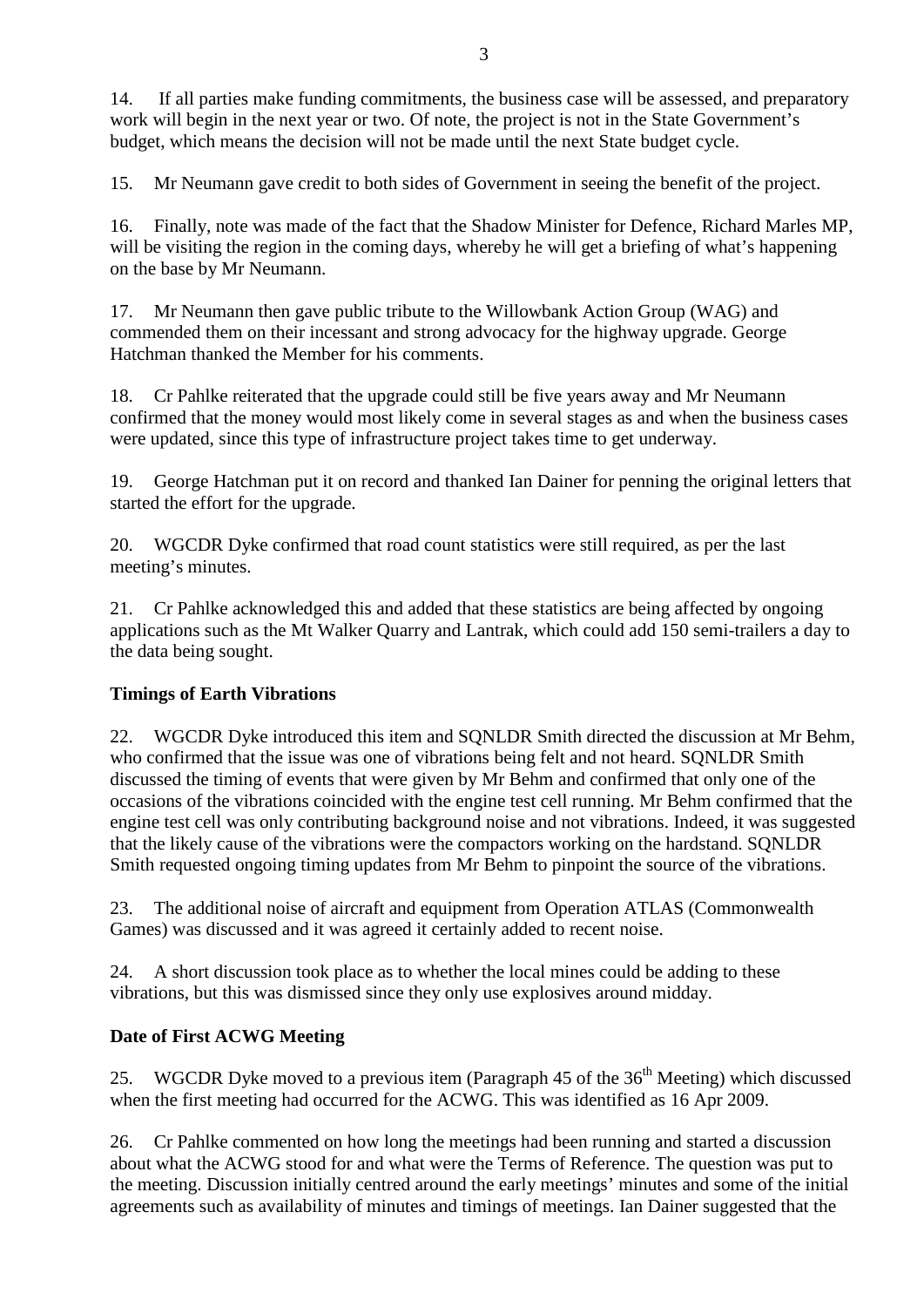genesis of the ACWG came from the arrival of the Super Hornet, its impacts and RAAF Base Amberley's desire to consult with the local community on issues; a community forum grew from this and those initial reasons were therefore the Terms of Reference. SQNLDR Smith agreed, yet interjected that those initial concerns have now evolved into issues that vary from local base issues to external issues such as the Cunningham Highway upgrade. Ian Dainer responded with the fact that the forum's importance, whilst allowing the RAAF Base to involve the local community, lay in the fact that the transient nature of the base command gave continuity to the community who were more permanent. In addition, issues such as the Cunningham Highway directly affects both on-base personnel and the local community, as does the Lantrak waste facility plans.

27. WGCDR Dyke agreed that the forum was still an important means to working through issues in the context of what the base can influence and the original Terms of Reference are thus still valid, though there is the need to ensure that the forum is continually reviewed to meet the needs of all parties involved.

28. WGCDR Dyke suggested there would be value in starting a review of the Terms of Reference so long as the terms were in the context of what RAAF Amberley can realistically influence.

29. Ian Dainer agreed with WGCDR Dyke and then WGCDR Dyke put it to the members present as to the viability of reviewing the Terms of Reference as an ongoing action item. Cr Pahlke read out several items from an old set of minutes that related to earlier Terms of Reference and thus agreed a review should be conducted. Of interest to Cr Pahlke was the inclusion of a greater membership, instead of rejecting new members. SQNLDR Smith interjected with reasons for rejection of specific applicants. Cr Pahlke responded with concerns from constituents who are not on the committee yet suffer effects to their properties without any means of recognition of their issues. This point was furthered by Mr Behm, who explained his lengthy search for a draft copy of the Public Environmental Report (PER), whose origins were eventually tracked back to a meeting on the 23 Jun 09 (Item seven). It was noted that in subsequent meetings the draft was never completed. Mr Behm passed around a document, which was described as a dumbed down version of the original 400-page document. Mr Behm suggested that no record of this original document had ever been recorded in the minutes of any meetings.

30. WGCDR Dyke proposed a way forward, with emphasis on the fact that this would always have limitations, especially around the strategic level decisions. The potential way forward was suggested as initially identifying a process that an individual might go through to put a case forward for review whenever angst existed. Cr Pahlke reiterated that the Terms of Reference, being ten years old, need reviewing especially in regard to representation on the committee. WGCDR Dyke reiterated that any new terms could not be directed at the changes to strategic items such as the ANEF. Cr Pahlke's response was that a consultative process involved listening to those affected and not simply transmitting information. WGCDR Dyke agreed to the importance of consultation but pointed out that it was also important to recognise who was entering into the consultation and for what reason, since some of the possible consultation items would be outside the influence of the base and thus expanding the forum to include such interested parties is most likely not in the interest of the ACWG.

31. **For action**. WGCDR Dyke suggested two action points: firstly, to review the original Terms of Reference and secondly, to propose a strategy or process that will give individuals guidance to raise concerns against the noise zones, noting this second point is a different avenue to expanding the scope of the ACWG.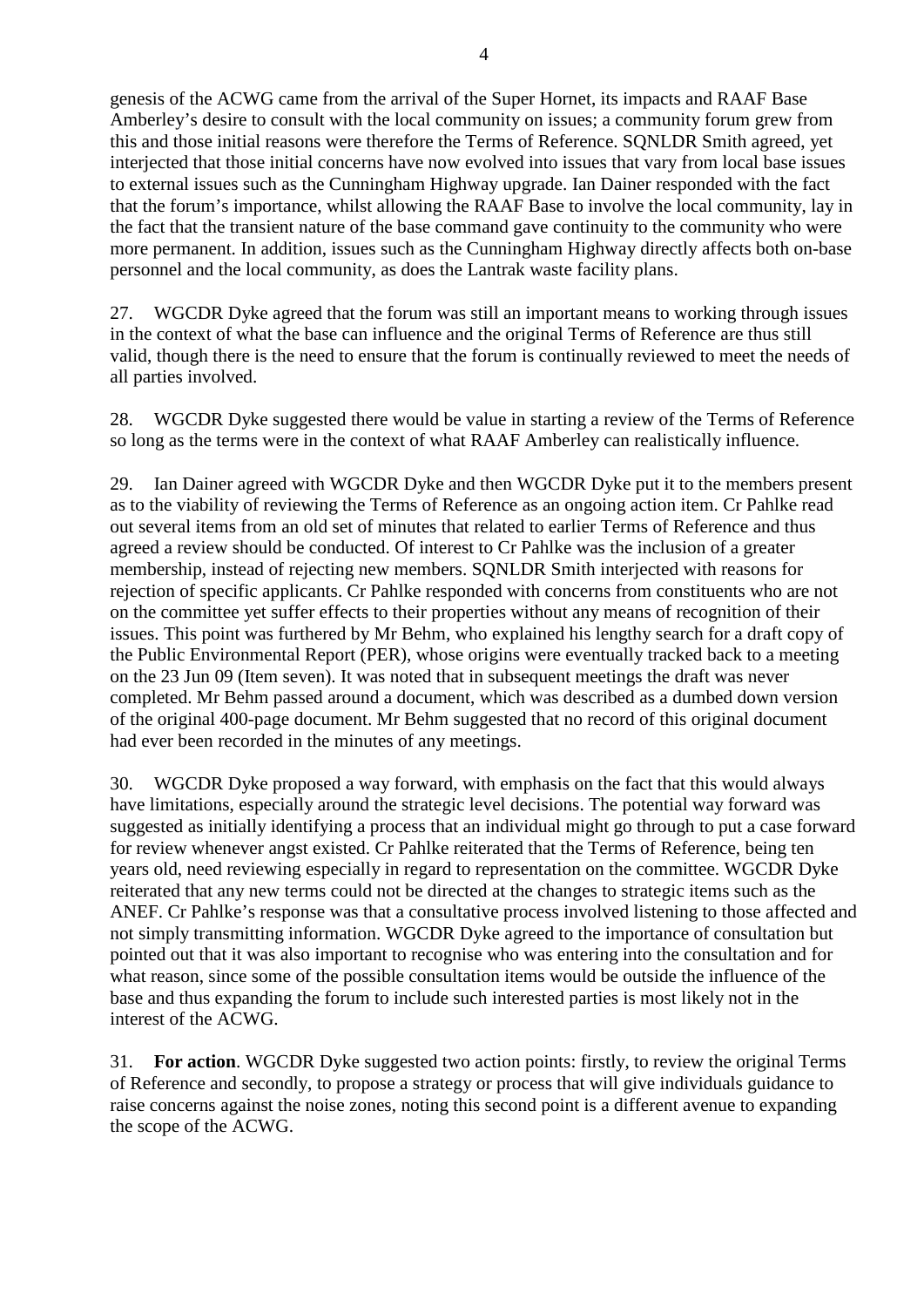32. George Hatchman introduced the notion of Injurious Affection and how the change of material use of land opens up the possibilities of compensation. In addition, Mr Hatchman expanded on the idea of the base and the community being tied together and thus need to work together. Shayne Neumann added his explanation of Injurious Affection and the fact that it does indeed exist in other States and Territories.

33. Shayne Neumann, due to having another meeting, excused himself and left the forum at 1754 h.

## **Removal of Signage along the Perimeter Fence**

34. WGCDR Dyke raised a previous action item, which involved the removal of signage along the fence line. Chris Hood confirmed that Spotless had inspected the signs in question, which appeared to have fallen off. The signs were immediately reinstated. Mr Behm expressed his concerns that the instructions on the sign were not being read or followed, which had flow on effects to his property. In addition, when a complaint was made about it over the phone the response was not adequate. Mrs Conroy added to Mr Behm's concerns about the use of spotlights when passing their property at night, suggesting it only seemed to be one individual.

### **Additional Noise Monitoring Devices**

35. WGCDR Dyke addressed this previous action item 29 reference Paragraph 28 from the Minutes of the  $36<sup>th</sup>$  Meeting. SONLDR Smith confirmed that the base has engaged a consultation firm to provide another six additional noise monitoring terminals for the Amberley area. As noise consultants they will monitor ANEF contours and design, and from their findings the base will approach the public and engage in a consultation session. This session would not be limited to occurring on base, it could in fact be at a community hall. Mr Behm asked the question as to whether the noise monitors already in place could be moved around to locations such as the back gate, since entry onto the base early in the morning is excessive and noisy. Mrs Conroy supported this complaint. SQNLDR Smith confirmed there is provision for another six monitors, but confirmed that this type of noise monitoring needed to be done in a pre-determined manner since the noise monitors are fed directly to Canberra so as to better monitor the noise in relation to flying. It was confirmed that Amberley is indeed a small town with small town issues such as traffic offences. To that end, Queensland Police Service regularly monitor traffic issues and issue fines and this is with the full support of SADFO.

## **Anzac Day**

36. WGCDR Dyke addressed the last item from the previous minutes, which was Anzac Day. Thanks were given to the ACWG for their representation in laying a wreath alongside WGCDR Dyke.

#### **ITEM 7: AMBERLEY BASE UPDATE**

37. WGCDR Dyke discussed the recent tempo of the base being increased due to supporting the Commonwealth Games, a highly successful event both here and at the Games. The meeting was assured that advice will always be given of future events as and when they are known, such as exercises. Construction works are continuing throughout the base, which presents issues particularly with the volume of traffic including heavy vehicles. This will be monitored closely as and when they occur.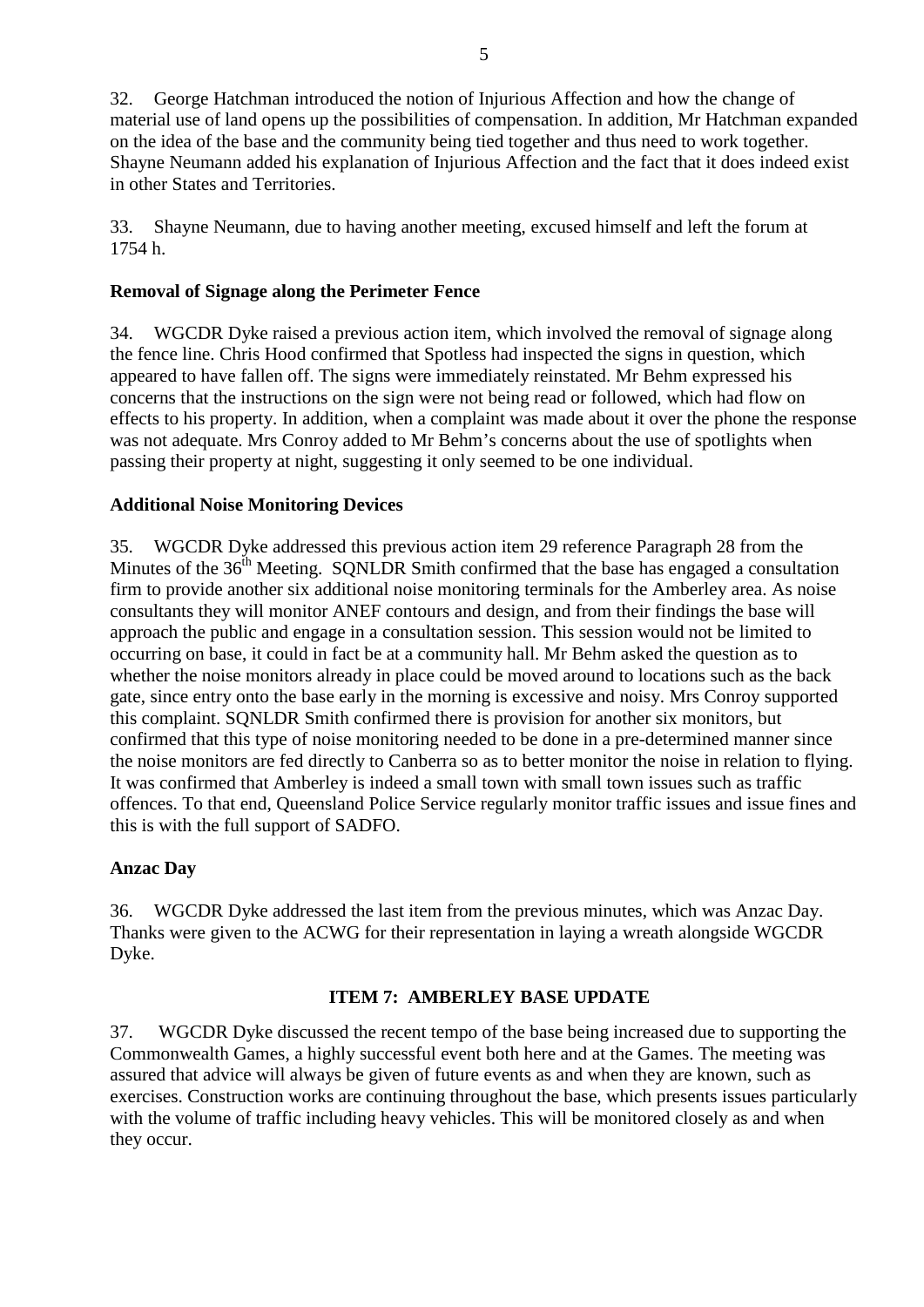### **ITEM 8: NOISE COMPLAINTS**

38. SQNLDR Smith spoke about the database of recent noise complaints (Annex A), explaining that the listings no longer give aircraft types or timings, however the report does indicate there has been no significant increase or decrease in complaints, other than for the Commonwealth Games, which was expected due to increase in rotary wing aircraft that could fly in different ways that are not normally seen over this region.

## **ITEM 9: E&IG AMB FIRE WEED TREATMENT**

39. Chris Hood confirmed that a subject matter expert had been engaged for the purposes of how and when it was best to treat fire weed around the base. It had been decided that it needed to coincide with the first rain of winter.

40. **Recommendation.** Mr Hood requested that neighbouring properties would need to treat their fire weed at the same time to achieve the best result for the entire estate. Mr Behm confirmed he stays on top of the issue and whilst it has been a problem in the past, it does not seem to be an issue this year.

## **Buffer Zone on Eastern Side of Base**

41. Mr Behm confirmed that there has been an issue of drivers hiding 'stock' in the long grass along the fence. He reiterated that a request had been made to cut the grass in which these items were being hidden. As yet it had not been done. Mr Behm passed around a map of the affected area. Mr Hood advised such occurrences should be reported to the local police, which Mr Behm immediately rejected since he had been told by the police to ring Crime Stoppers.

42. **Recommendation**. Mr Hood advised that he shall re-submit the request to have the grass cut.

43. **Recommendation.** WGCDR Dyke confirmed that once notification has been received that the grass has been cut an inspection will be conducted to ensure it has indeed been completed.

44. Mrs Conroy added that cars had been causing issues by doing burnouts in the car park of the new control tower, one of which was a trade worker from Lendlease. This was reported to Lendlease.

45. **Recommendation.** Chris Hood requested that he be copied in on such reports in order that he can also contact Lendlease.

# **ADF Consideration to Lantrak's Development Approval (DA)**

46. George Hatchman spoke of the New Hope Mining Company's development around the base. Mr Hatchman advised that he had been approached by Jim Murphy from Lantrak who spoke of the desire to develop a nearby disused mining void (owned by New Hope Mining) into a waste facility for construction materials. Mr Hatchman spoke of his surprise at this development, the lack of rehabilitation of the void left by the mining company (as per the EMOS), the stigma and noise of the waste facility and the fact the base is within a very short distance of the dump, which is surely going to cause PFAS issues to the base and in particular the on base accommodation areas. In addition, the waste facility and the base will share entry routes for the next 30 years, whilst also impacting some historical aspects of Amberley Base.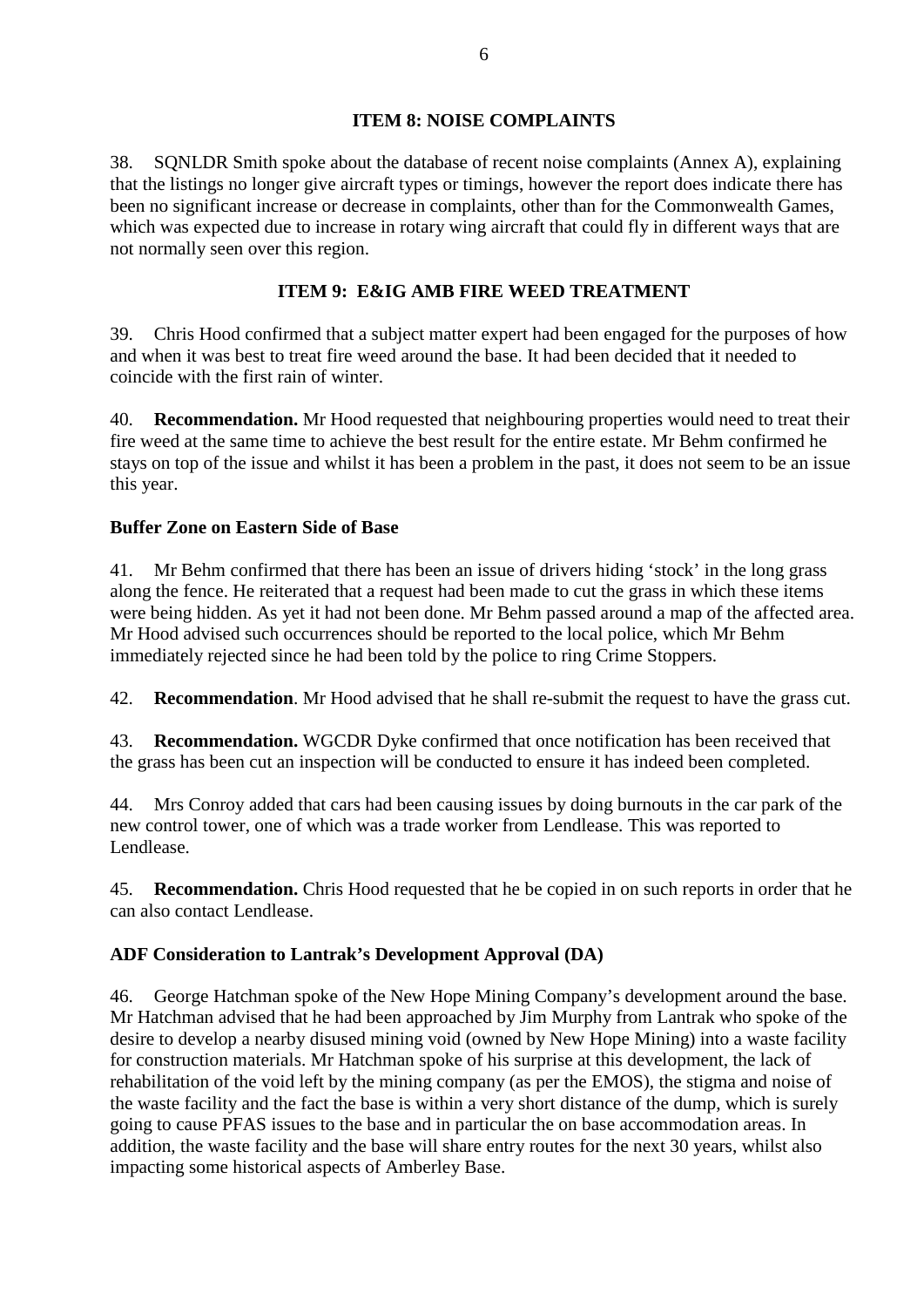47. **Recommendation**. WGCDR Dyke agreed completely and will discuss this issue further with SADFO.

48. Ian Dainer supplemented this argument with an estimate of 150 trucks per day using the waste facility.

## **Councillor Pahlke's Concerns**

49. Cr Pahlke spoke of the Australian Super Hornet Public Environment Report (PER) and reiterated that WGCDR Dyke was still to investigate where the original report went. Cr Pahlke wishes to see the timeline of the report and how it proceeded. SQNLDR Smith suggested that the report is most likely lost and all that remains is the file that is already held within previous minutes of the ACWG and this in itself appears to be thorough enough.

50. Cr Pahlke gave a brief overview of his newsletter and gave praise for the attendance at all the Anzac Day parades that he attended.

51. An overview was also given by Cr Pahlke as to local mining areas and particularly the EMOS conditions for areas such as that being developed by Lantrak. Cr Pahlke had spoken to town planning and said he raised the question as to whether the land had to be rehabilitated according to the EMOS before the void was changed to a waste facility. He confirmed that there is no legal requirement for them to complete the rehabilitation, but he will, as a councillor, pursue this further.

52. Finally, Cr Pahlke talked about the possibility of the local council being dismissed and his possible demise within a few weeks, with the result being that the local area will not have an elected council for up to two years. Instead, an administrator will be installed and thus applications such as Lantrak's will be dealt with by the administrative council in a clinical way with no input by local councillors. Furthermore, within the ten council divisions affected, none will have any input to local matters for up to two years. Cr Pahlke indicated he will submit his own case to remain and if the worse happens whereby he is no longer a councillor he will attend a final farewell meeting.

# **ITEM 10: COMMUNITY REPRESENTATIVE'S FEEDBACK**

53. Don Hooper reported that his community appreciates that, through the ACWG, they get to know what is happening on the base. In addition, he spoke of the local school's Emergency Services Day and how the RAAF Base could maybe do something similar to raise their profile in the community.

54. **Recommendation.** WGCDR Dyke indicated that this could be looked at as part of the Community Engagement Plan. SQNLDR Nott added that elements of RAAF Amberley did indeed take part in the Ipswich Festival this year as part of ongoing community engagement.

# **ITEM 11: OTHER BUSINESS**

55. Peter Conroy asked what to expect in the near future for construction on the eastern side of the base. SQNLDR Smith assured there was no immediate plans other than currently unfunded and aspirational reviews into potential use of that side of Amberley. However, due to ordnance loading that occurs on the eastern side of the base there are limitations to any further development in that area.

56. Matthew Goddard raised the subject of undesirable persons making their way down tracks on the eastern side of the base.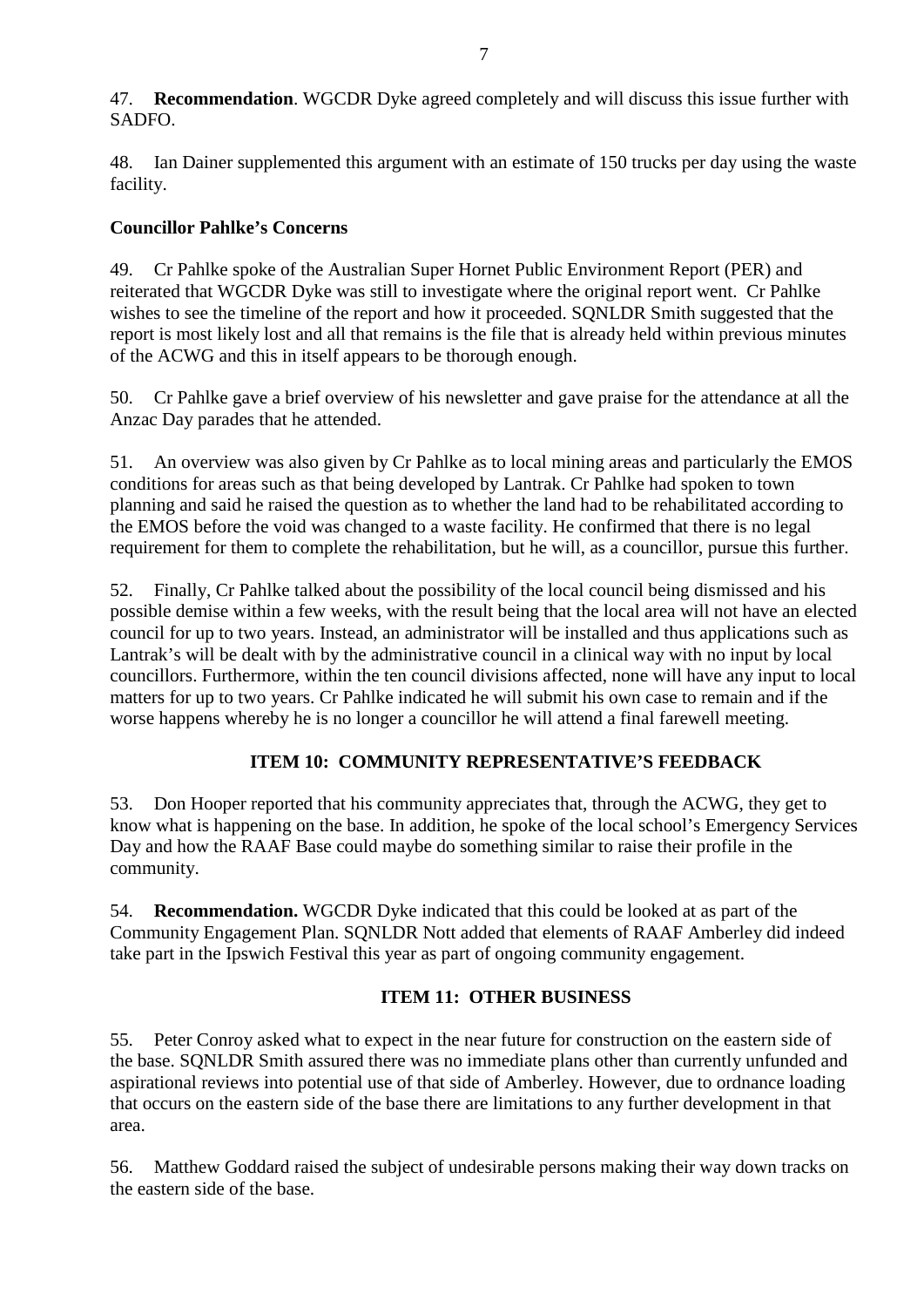57. Evan Dawson spoke briefly and indicated that there are no issues arising in his area in relation to the base. In addition, he congratulated Ian Dainer on the development of the Memorial Drive.

58. George Hatchman spoke of the local Willowbank community's disappointment in not getting the required tower for their NBN, due to height restrictions imposed by the Base, but happily will be getting fibre to the kerb instead.

59. SQNLDR Nott spoke of her recent interactions with Lifestyle Queensland and the Ipswich City Council media team. The reasoning behind these interactions is to raise the profile of the Base and let the local community know more about the running of the Base and the issues that are concerning them. Cr Pahlke asked if these news items could contain a structure chart of the Base to give the public a better overview of the Base structure.

60. **Recommendation**. SQNLDR Nott will consider this request although the Base structure is not quite as simple as it appears.

61. George Hatchman asked if some of these items could be passed to the Moreton News in order that such stories could reach other interested audiences.

62. **Recommendation**. SQNLDR Nott will consider this request.

63. In closing, WGCDR Dyke invited any other points.

64. Ian Dainer spoke of his oversight of the Anzac Centenary. For this, he has proposed that Southern Amberley Road be co-named (not re-named) as the Avenue of Honour with suitable markers placed along it to recognise the Centenary, given the road has played a large part in the community who enlisted into service going back to 1914. Council is currently in the process of designing possible markers. The suggested date of this dedication is  $14<sup>th</sup>$  December 2018 to mark the 101<sup>st</sup> Anniversary of the placement of the original Amberley memorial.

## **ITEM 12: NEXT MEETING**

65. The next meeting for the ACWG will be held at 23SQN HQ Spurgeon Room on 14 August 2018.

66. The meeting was officially closed at 1852 h.

**A. Smith C Hood** SONLDR MR alexand  $er.$ smith Date: 2018.07.17 Digitally signed alexander.smith 19:44:34 +10'00'

Christophe<sup>Digitally signed by</sup> r.hood1

christopher.hood1 DN: c=AU, o=GOV, ou=DoD, ou=PKI, ou=Personnel, cn=christopher.hood1 Date: 2018.07.18 09:07:51 +10'00'

A/Chairperson A/Base Support Manager

17 Jul 18 Jul 18

#### **Annex:**

A. Noise Complaints Report (7 Feb – 8 May 18)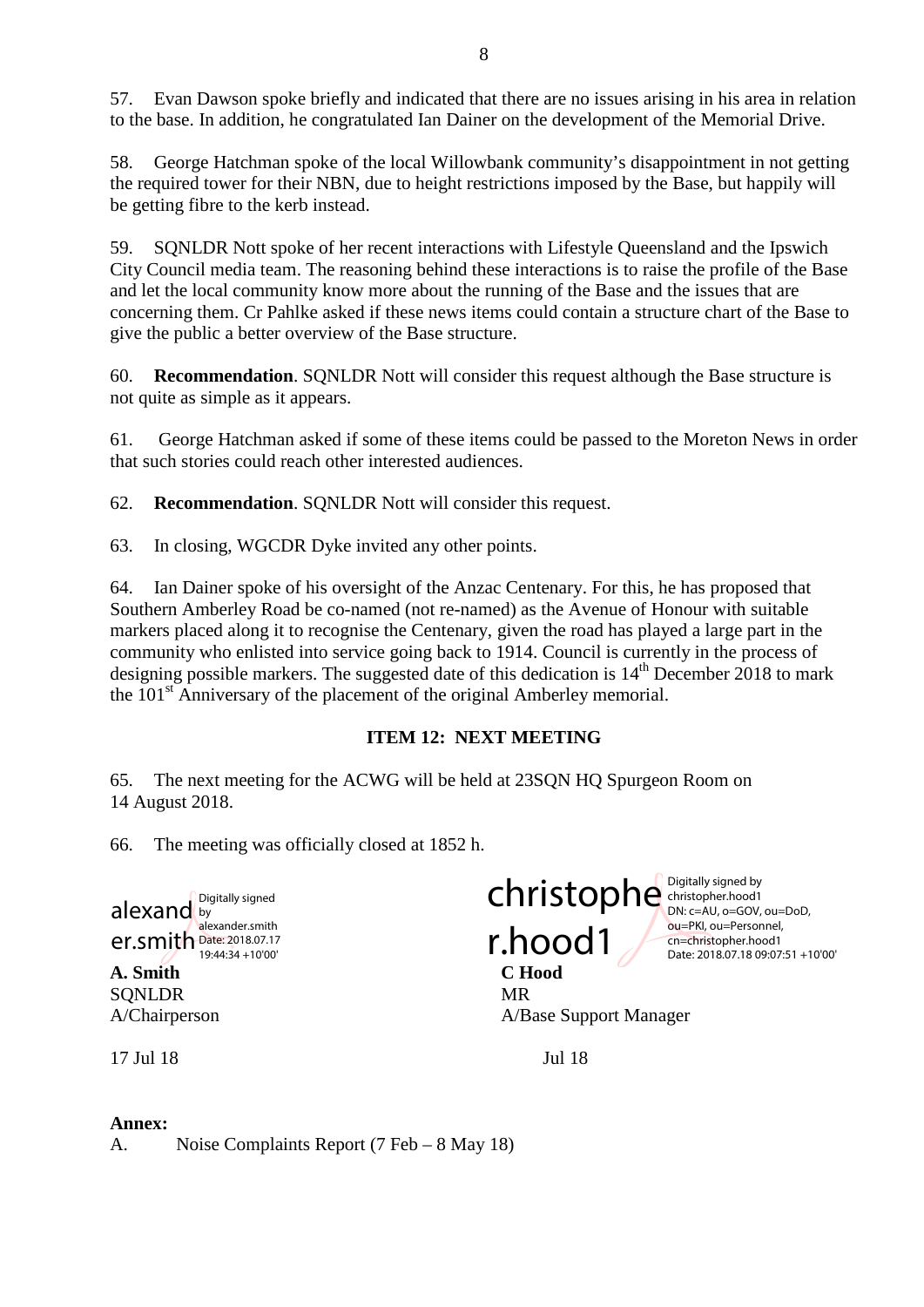ANNEX A TO 23SQN/L11962433 DATED JUL 18

# **NOISE COMPLAINTS**

# **07 Feb – 08 May 18**

| <b>DATE</b> | <b>TIME</b> | <b>AREA</b>                  | <b>AIRCRAFT</b>  |
|-------------|-------------|------------------------------|------------------|
|             |             |                              |                  |
| 07-Feb-18   | 0940        | Chinghee Creek<br><b>QLD</b> | C <sub>17</sub>  |
| 08-Feb-18   | 1643        | <b>Brassall</b>              | FA18F            |
| 19-Feb-18   | 1100        | Victoria Hill QLD            | <b>FA18F</b>     |
| 24-Feb-18   | 1300        | Strathbogie VIC              | C17              |
| 26-Feb-18   | 1030        | <b>Mount Walker</b>          |                  |
| 27-Feb-18   | 1527        | Cryna QLD                    |                  |
| 27-Feb-18   | 1530        | Kerry QLD                    | C17              |
| 28-Feb-18   | 1005        | Cryna QLD                    |                  |
| 28-Feb-18   | 1004        | Wadeville NSW                |                  |
| 07-Mar-18   | 2224        |                              | $\overline{C17}$ |
| 07-Mar-18   | 2110        | Eastern Heights              | C17              |
| 07-Mar-18   | 2230        | Eastern Heights              | $\overline{C17}$ |
| 07-Mar-18   | 2255        | <b>Flinders View</b>         | C17              |
| 13-Mar-18   | 1428        | One Mile                     |                  |
| 14-Mar-18   | 1845        | Lowood                       |                  |
| 19-Mar-18   |             | Coominya                     |                  |
| 21-Mar-18   |             | One Mile                     |                  |
| 27-Mar-18   |             | Karrabin                     |                  |
| 28-Mar-18   |             | Lismore NSW                  |                  |
| 27-Mar-18   |             | Purga                        |                  |
| 04-Apr-18   |             | One Mile                     |                  |